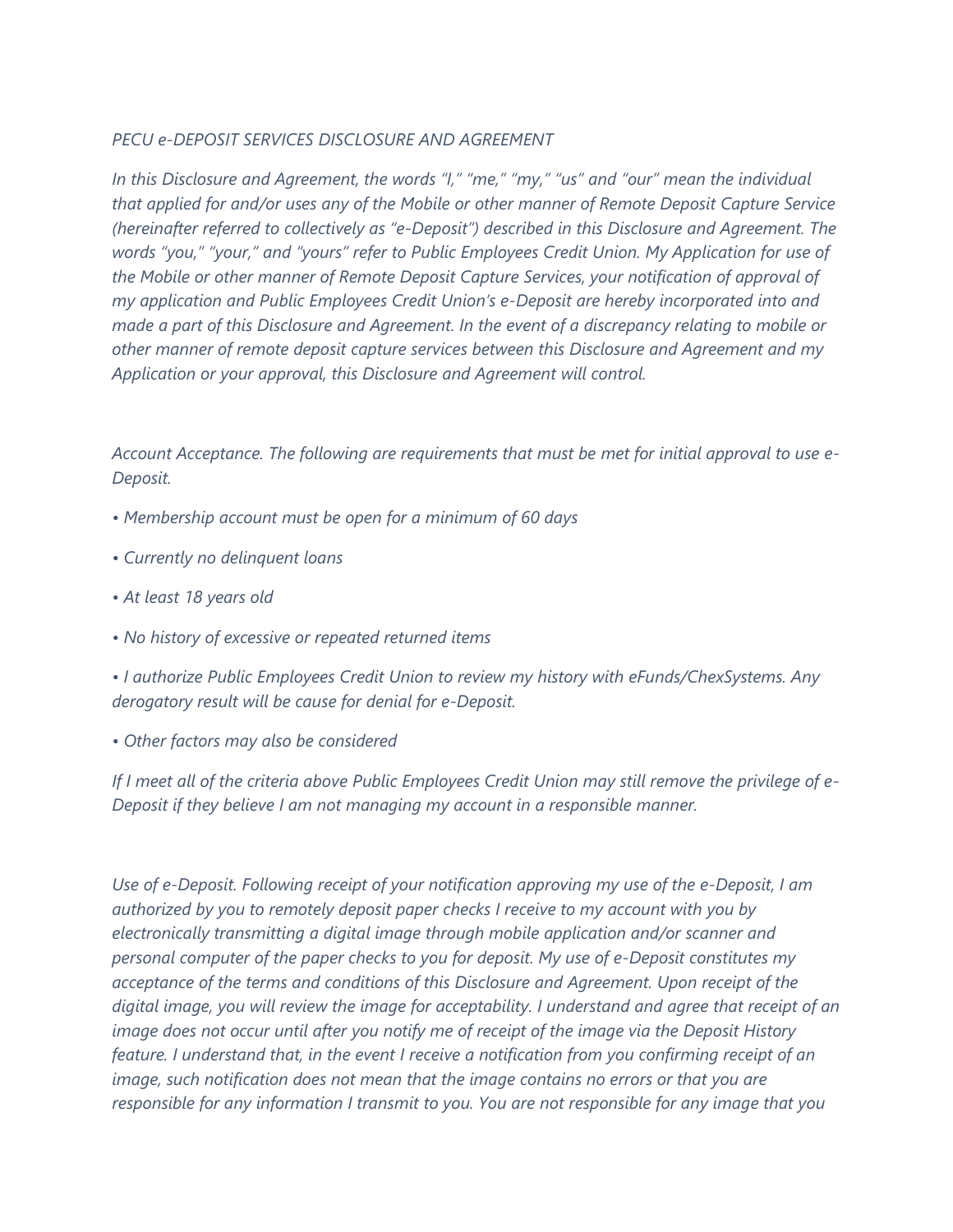*do not receive. Following receipt of the image, you may process the image by preparing a "substitute check" or clearing the item as an image. Notwithstanding anything to the contrary, you reserve the right, within your sole and absolute discretion, to accept or reject any item for remote deposit into my Account. I understand that any amount credited to my Account for items deposited using e-Deposit is a provisional credit and I agree to indemnify you against any loss you suffer because of your acceptance of the remotely deposited check. In addition I agree that I will not (i) modify, change, alter, translate, create derivative works from, reverse engineer, disassemble or decompile the technology or Service, (ii) copy or reproduce all or any part of the technology or Service; or (iii) interfere, or attempt to interfere, with the technology or Service.* 

*Compliance with Law. I agree to use the products and Service for lawful purposes and in compliance with all applicable laws, rules and regulations. I warrant that I will only transmit acceptable items for deposit and have handled the original items in accordance with applicable laws, rules and regulations. I promise to indemnify and hold you harmless from any damages, liabilities, costs, expenses (including attorneys' fees) or other harm arising out of any violation thereof. This indemnity will survive termination of my Account and this Agreement.* 

*Check Requirements. Any image of a check that I transmit to you must accurately and legibly provide all the information on the front and back of the check at the time presented to me by the drawer. Prior to photographing or scanning the original check, I will endorse the back of the original check. My endorsement will include my signature and my account number. The back of the check will also include the following endorsement: FOR MOBILE DEPOSIT ONLY to PECU. If I fail to include that endorsement my check will be rejected for deposit by PECU. The photographed or scanned image of the check transmitted to you must accurately and legibly provide, among other things, the following information: (1) the information identifying the drawer and the paying bank that is preprinted on the check, including complete and accurate MICR information and the signature(s); and (2) other information placed on the check prior to the time an image of the check is captured, such as any required identification written on the front of the check and any endorsements applied to the back of the check. The image quality for the check will meet the standards for image quality established by the American National Standards Institute ("ANSI"), the Board of Governors of the Federal Reserve, and any other regulatory agency, clearing house or association.* 

*Endorsement of Deposited Items. Checks must be endorsed by the payee on the reverse side of the check in the space nearest the trailing edge of the check. A two-party check that is not endorsed by both parties will not be accepted for deposit. If the check is payable to me or my joint member, either of us can endorse it. If the check is payable to me and my joint member both of us must endorse the check. Third party checks will not be accepted for deposit.*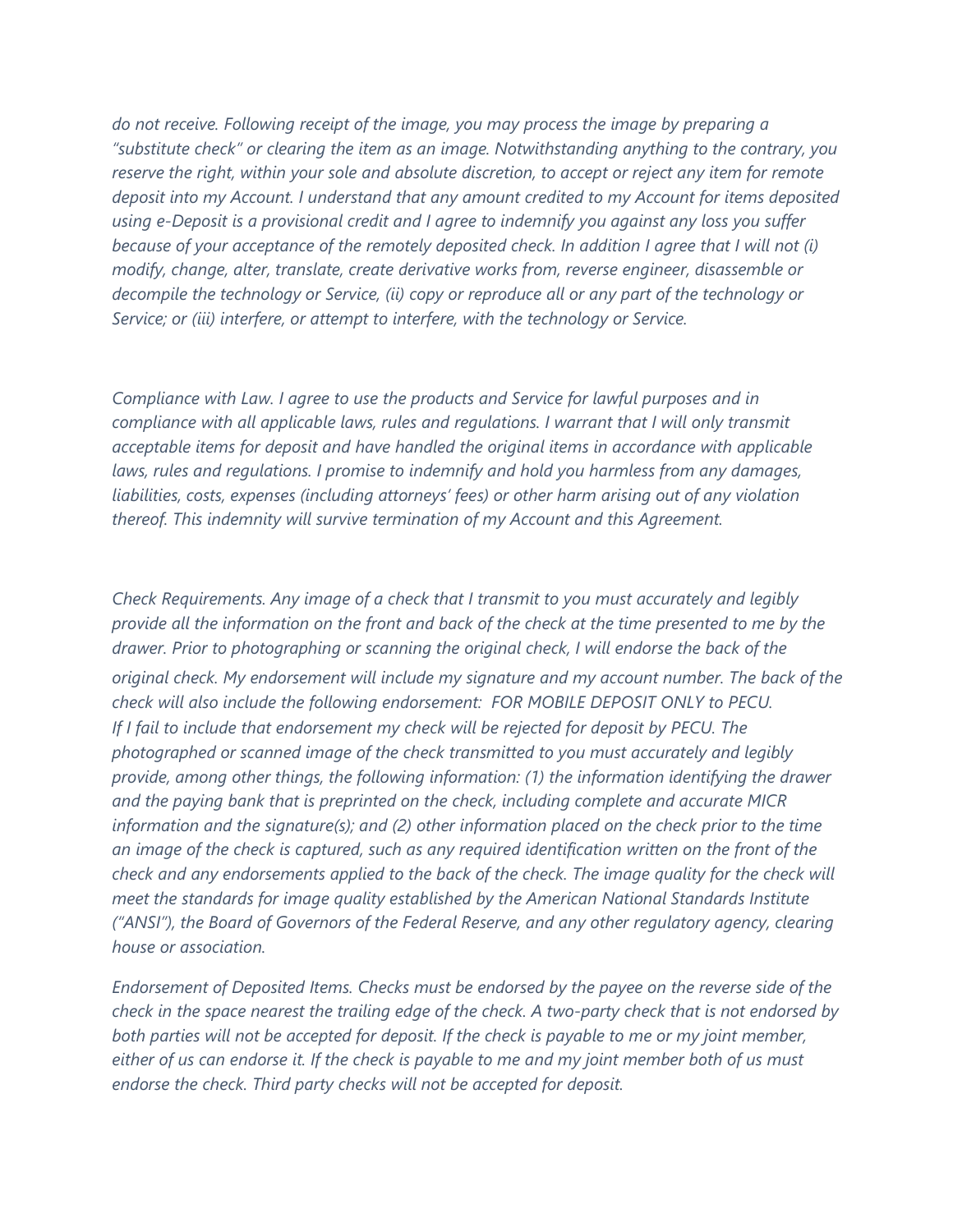*Rejection of Deposit. You are not liable for any service or late charges levied against me due to your rejection of any item. In all cases, I am responsible for any loss or overdraft plus any applicable fees to your Account due to an item being returned.* 

*Items Returned Unpaid. A written notice will be sent to me of transactions you are unable to process because of returned items. With respect to any item that I transmit to you for remote deposit that you credit to my Account, in the event such item is dishonored, I authorize you to debit the amount of such item from the Account.* 

*Email Address. I agree to notify you immediately if I change my email address, as this is the email address where you will send me notification of receipt of e-Deposit items.* 

*Unavailability of Services. I understand and agree that e-Deposit may at times be temporarily unavailable due to Credit Union system maintenance or technical difficulties including those of the Internet service provider and Internet software. In the event that the Services are unavailable, I acknowledge that I can deposit an original check at your branches or by mailing the original check to you at P. O. Box 2205, Austin, TX 78768-2205. It is my sole responsibility to verify that items deposited using e-Deposit have been received and accepted for deposit by you. However, you will email notification of items that are rejected by the next business day following rejection.* 

*Business Day and Availability Disclosure. Your business days are Monday through Friday, except holidays. Your office hours are 9:00 a.m. to 5:00 p.m., Central Standard Time, each business day.* 

*Funds Availability. I understand and agree that, for purposes of deposits made using the Services, the place of deposit is Austin, Texas. Deposits presented before 2:00 PM each business day will post on the same day after 4:00 PM. Deposits received after 2:00 PM will be posted the following business day after 4:00 PM. With regard to the availability of deposits made using e-Deposit, funds from check deposits will be available as set forth below.* 

*Check Hold Summary: e-Deposit (Home and Mobile Banking) Deposits* 

*Regular Holds*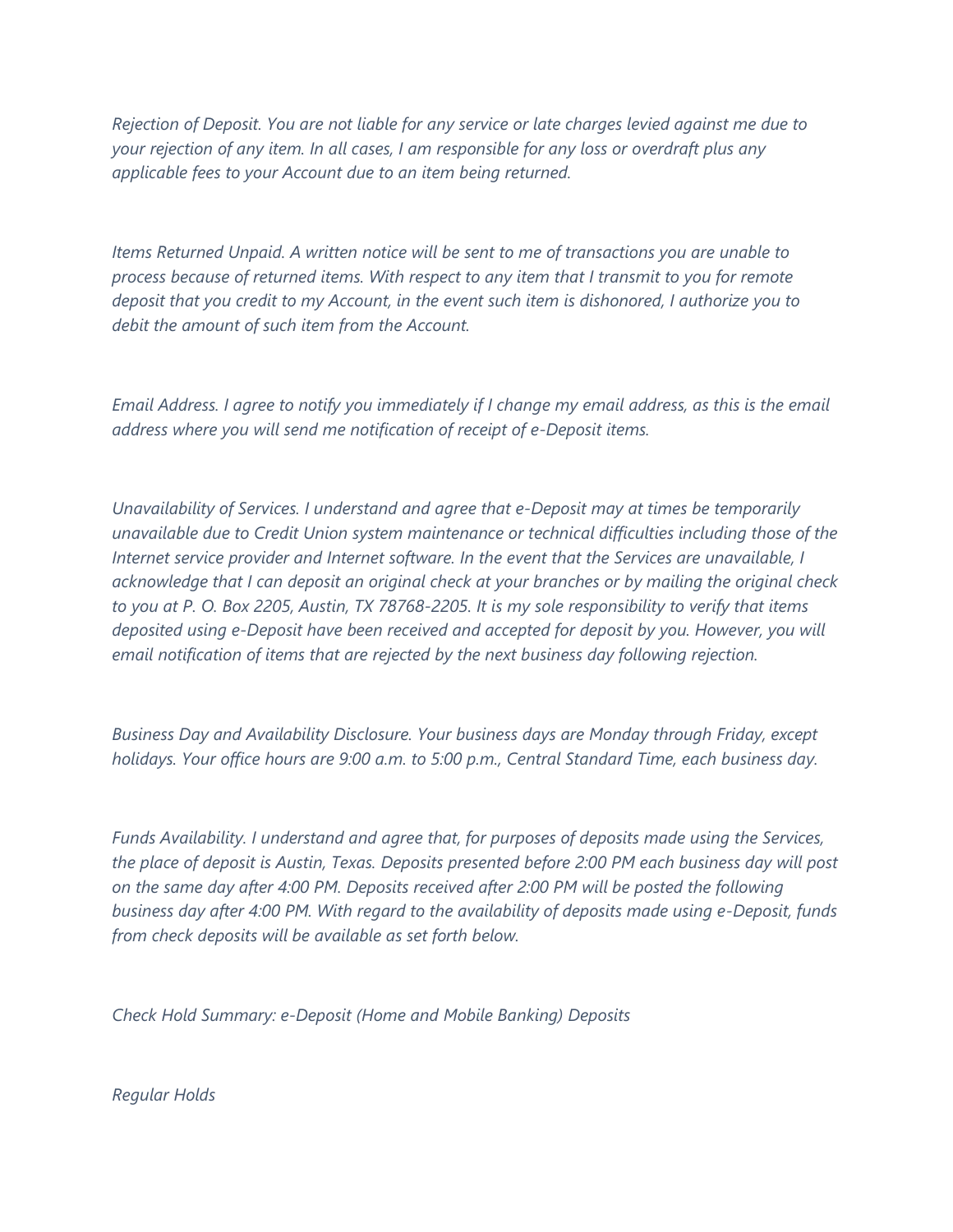*• For Local, Non-Local, Personal, business, payroll, over \$200 will be available on the 2nd Business Day* 

*• Official, certified, travelers, government checks and Treasury Checks over \$200 will be available on the Next Business Day* 

## *Exception Holds*

*• Repeated Overdrafts or Returned Deposits 7th Business Day*

*• Reasonable Cause to Doubt Collectability 7th Business Day* 

*Accountholder's Warranties:I make the following warranties and representations with respect to each image of an original check I transmit to you utilizing e-Deposit:* 

*1) Each image of a check transmitted to you is a true and accurate rendition of the front and back of the original check, without any alteration, and the drawer of the check has no defense against payment of the check.* 

*2) The amount, the payee, signature(s), and endorsement(s) on the original check are legible, genuine, and accurate.* 

*3) I will not deposit or otherwise indorse to a third party the original item (the original check) and no person will receive a transfer, presentment, or return of, or otherwise be charged for, the item (either the original item, or a paper or electronic representation of the original item) such that the person will be asked to make payment based on an item it has already paid.* 

*4) Other than the image of an original check that I remotely deposit through your Services, there are no other duplicate images of the original check.* 

*5) Where applicable, I have instituted procedures to ensure that each original check was authorized by the drawer in the amount stated on the original check and to the payee stated on the original check.* 

*6) I am authorized to enforce each item transmitted or am authorized to obtain payment of each item on behalf of a person entitled to enforce such transmitted item.* 

*7) The information I provided in my Application remains true and correct and, in the event any such information changes, I will immediately notify you of the change.* 

*8) I have not knowingly failed to communicate any material information to you.* 

*9) I have possession of each original check deposited using e-Deposit and no party will submit the original check for payment.*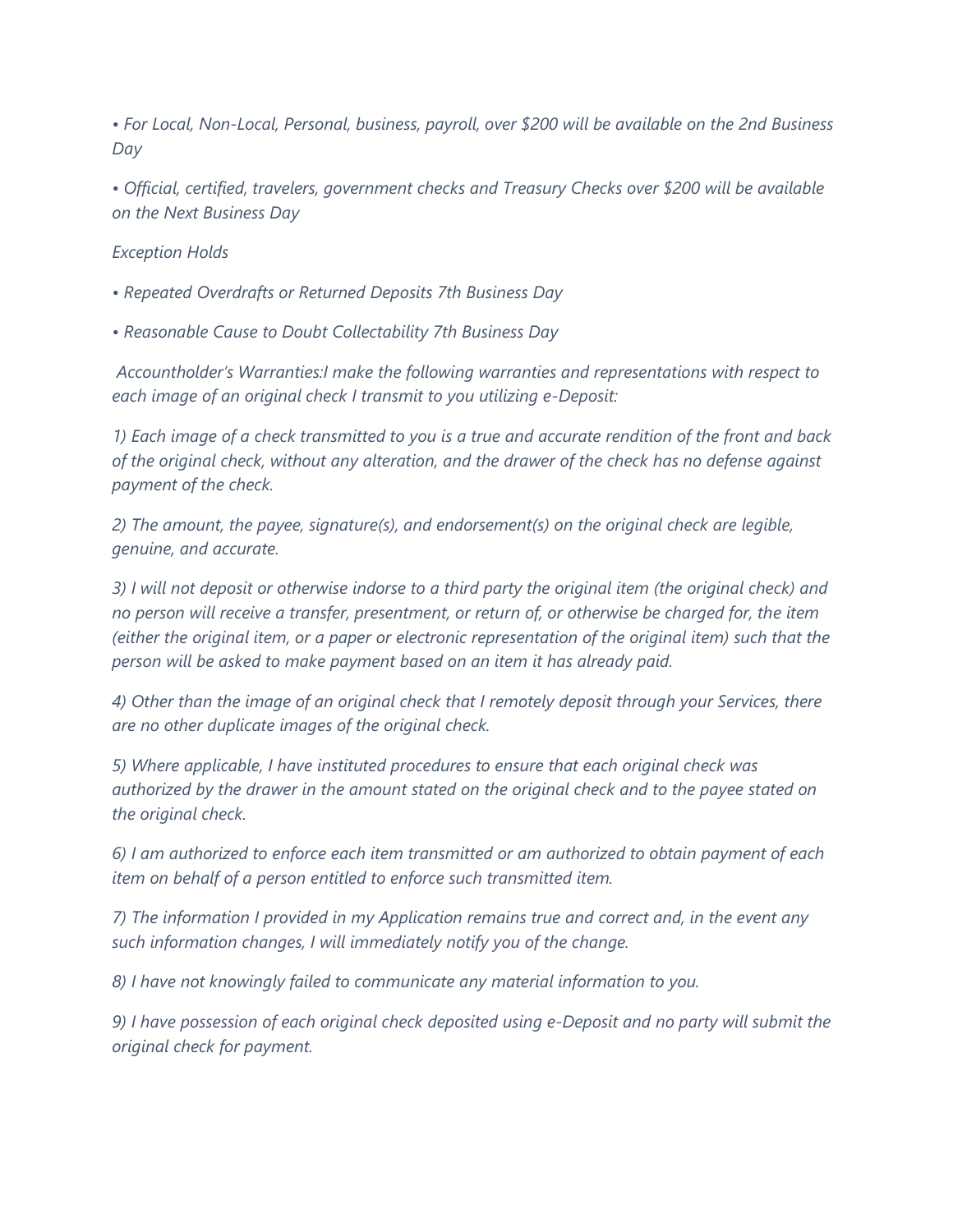*10) Files and images transmitted to you will contain no viruses or any other disabling features that may have an adverse impact on your network, data, or related systems.* 

*Storage of Original Checks: I must securely store each original check. I understand this means the original check(s) must be accessible after using e-Deposit for a period of 60 days after transmission to you. After such period expires, I will destroy the original check. I understand and agree that I am responsible for any loss caused by my failure to secure the original checks.* 

*Accountholder's Indemnification Obligation: I understand and agree that I am required to indemnify you and hold you harmless against any and all claims, actions, damages, liabilities, costs, and expenses, including reasonable attorneys' fees and expenses arising from my use of e-Deposit and/or breach of this Disclosure and Agreement, including but not limited to, a breach of any one or more of the Accountholder's Warranties. I understand and agree that this paragraph shall survive the termination of this Agreement.* 

In Case of Errors: In the event that I believe there has been an error with respect to any original *check or image thereof transmitted to you for deposit or a breach of this Agreement, I will immediately contact you regarding such error or breach as set forth below, Monday through Friday, 9:00 AM to 5:00 PM Central:* 

- *Telephone Number: (512) 474-1955*
- *Email : member@pecutx.org*

*Limitation of Liability. I understand and agree that you are not responsible for any indirect, consequential, punitive, or special damages or damages attributable to my breach of this Disclosure and Agreement.* 

*Warranties. I UNDERSTAND THAT THE CREDIT UNION DOES NOT MAKE ANY WARRANTIES ON EQUIPMENT, HARDWARE, SOFTWARE OR INTERNET PROVIDER SERVICE, OR ANY PART OF THEM, EXPRESSED OR IMPLIED, INCLUDING, WITHOUT LIMITATION, ANY WARRANTIES OF MERCHANTABILITY OR FITNESS FOR A PARTICULAR PURPOSE. THE CREDIT UNION IS NOT RESPONSIBLE FOR ANY LOSS, INJURY OR DAMAGES, WHETHER DIRECT, INDIRECT, SPECIAL OR CONSEQUENTIAL, CAUSED BY THE INTERNET PROVIDER, ANY RELATED SOFTWARE, OR THE CREDIT UNION'S USE OF ANY OF THEM OR ARISING IN ANY WAY FROM THE INSTALLATION,*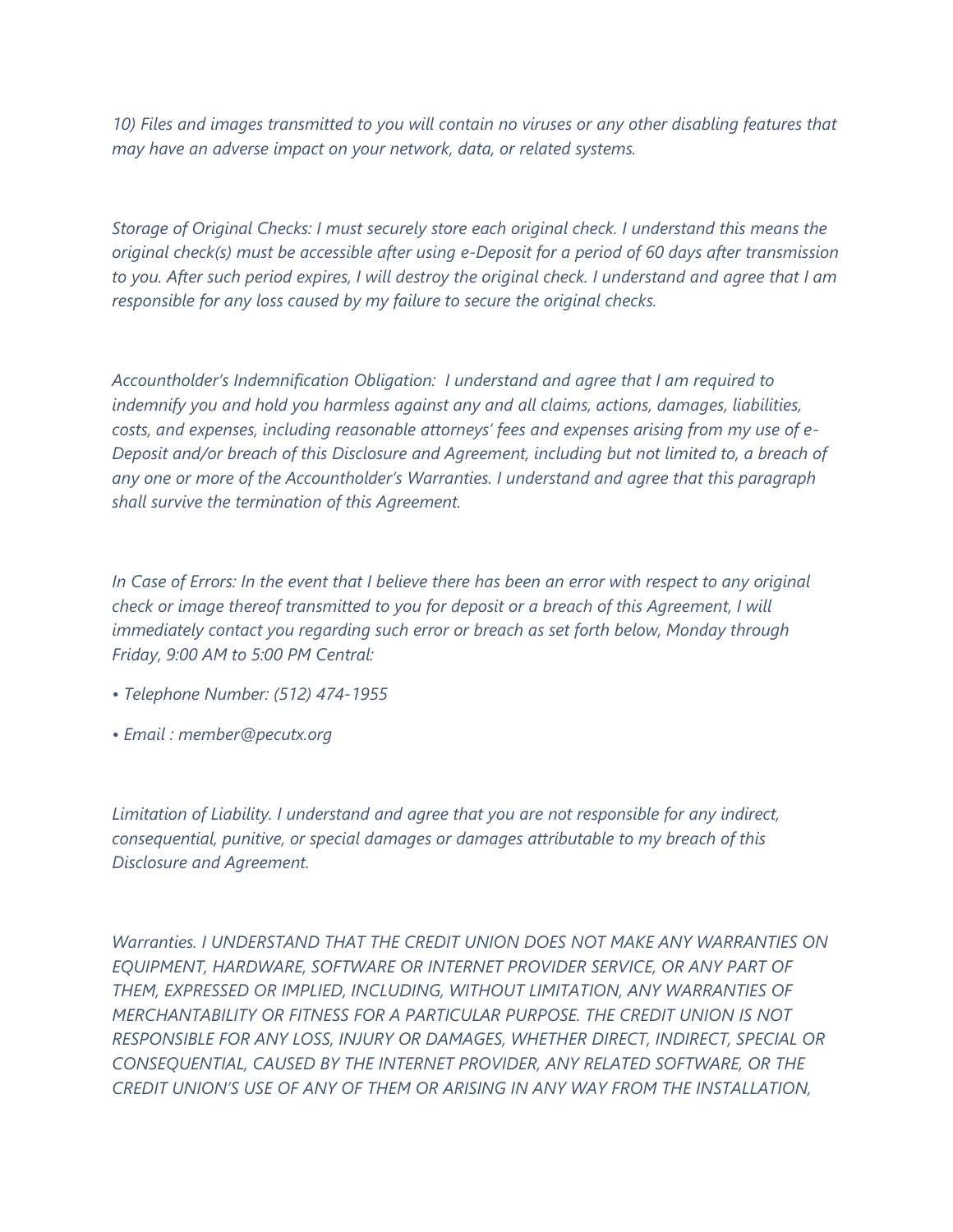*USE, OR MAINTENANCE OF MY PERSONAL COMPUTER HARDWARE, SOFTWARE, OR OTHER EQUIPMENT.* 

*Change in Terms. You may change the terms and charges for e-Deposit indicated in this Disclosure and Agreement by notifying me of such change in writing and may amend, modify, add to, or delete from this Disclosure and Agreement from time to time. My use of e-Deposit after receipt of notification of any change by you constitutes my acceptance of the change.* 

*Termination of the Services. I may, by written request, terminate use of e-Deposit provided for in this Disclosure and Agreement. You may terminate my use of e-Deposit at any time upon written notice. In the event of termination of e-Deposit, I will remain liable for all transactions performed on my Account.* 

*Relationship to Other Disclosures. The information in these Disclosures applies only to the Services (e-Deposit) described herein. Provisions in other disclosure documents, as may be revised from time to time, remain effective for all other aspects of the Account.* 

*Governing Law. I understand and agree that this Disclosure and Agreement and all questions relating to its validity, interpretation, performance, and enforcement shall be governed by and construed in accordance with the internal laws of Texas, notwithstanding any conflict-of-laws doctrines of such state or other jurisdiction to the contrary. I also agree to submit to the personal jurisdiction of the courts of the Texas.* 

*Periodic Statement. Any remote deposits made through e-Deposit will be reflected on my monthly account statement. I understand and agree that I am required to notify you of any error relating to images transmitted using e-Deposit by no later than 14 days after I receive the monthly periodic statement that includes any transaction I allege is erroneous. I am responsible for any errors that I fail to bring to your attention within such time period.* 

*Limitations on Frequency and Dollar Amount. I understand and agree that I cannot exceed the*  limitations on frequency and dollar amounts of remote deposits that are set forth by you. E *Deposits are limited to \$1,500 per day.*